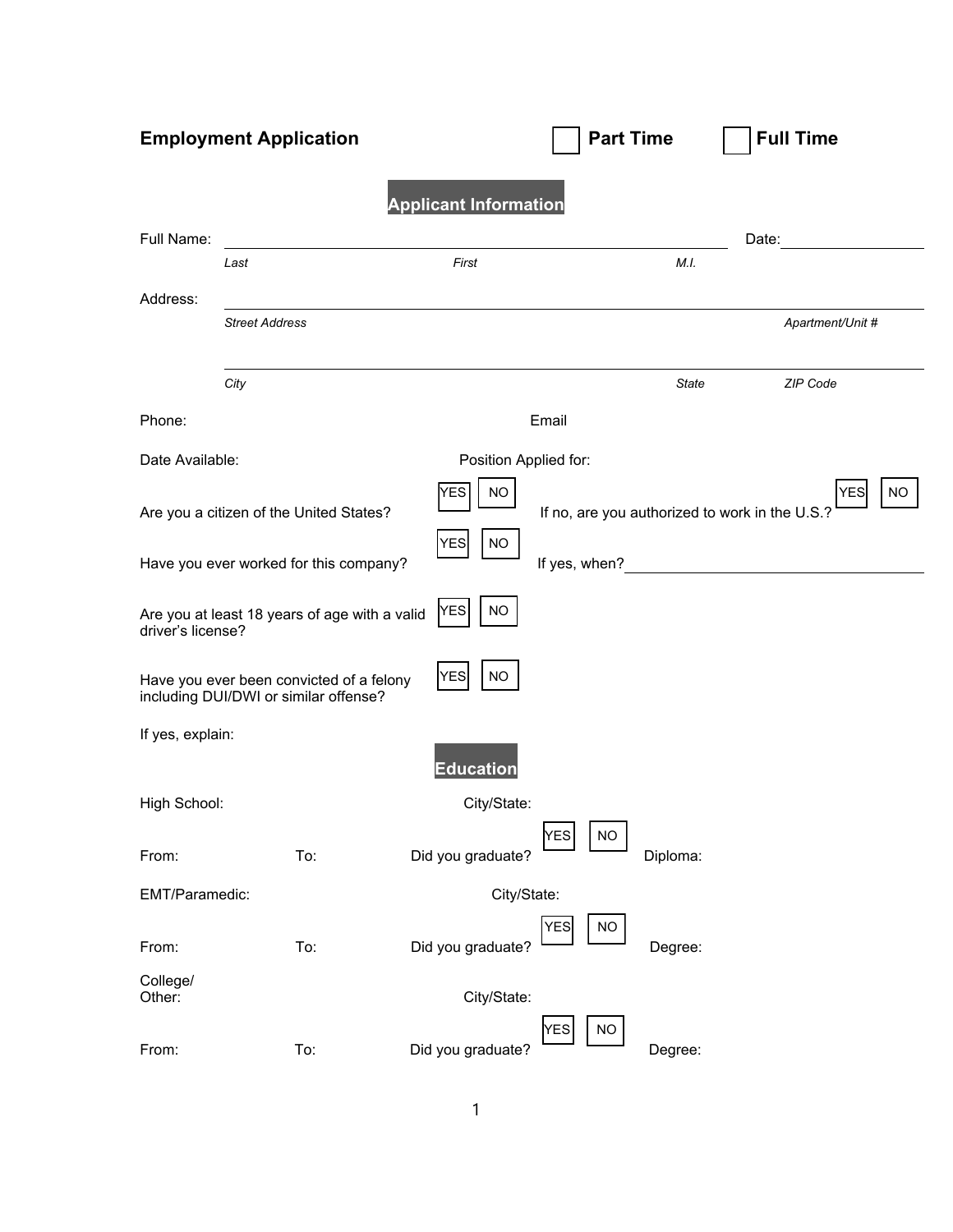**Previous Employment**

| Company:                                                          |     |                     |                                   |                   | Phone:           |  |
|-------------------------------------------------------------------|-----|---------------------|-----------------------------------|-------------------|------------------|--|
| Address:                                                          |     |                     |                                   |                   | Supervisor:      |  |
| Job Title:                                                        |     | Starting Salary: \$ |                                   | Ending Salary: \$ |                  |  |
| Responsibilities:                                                 |     |                     |                                   |                   |                  |  |
| From:                                                             | To: |                     | Reason for Leaving:               |                   |                  |  |
| May we contact your previous supervisor for a reference?          |     |                     | <b>YES</b>                        | <b>NO</b>         |                  |  |
|                                                                   |     |                     |                                   |                   |                  |  |
| Company:                                                          |     |                     |                                   |                   | Phone:           |  |
| Address:                                                          |     |                     |                                   |                   | Supervisor:      |  |
| Job Title:                                                        |     | Starting Salary:\$  |                                   |                   | Ending Salary:\$ |  |
| Responsibilities:                                                 |     |                     |                                   |                   |                  |  |
| From:                                                             | To: |                     | Reason for Leaving:               |                   |                  |  |
| May we contact your previous supervisor for a reference?          |     |                     | <b>YES</b>                        | NO.               |                  |  |
|                                                                   |     |                     |                                   |                   |                  |  |
| Company:                                                          |     |                     |                                   |                   | Phone:           |  |
| Address:                                                          |     |                     |                                   |                   | Supervisor:      |  |
| Job Title:                                                        |     | Starting Salary: \$ |                                   |                   | Ending Salary:\$ |  |
| Responsibilities:                                                 |     |                     |                                   |                   |                  |  |
| From:<br>May we contact your previous supervisor for a reference? | To: |                     | Reason for Leaving:<br><b>YES</b> | NO                |                  |  |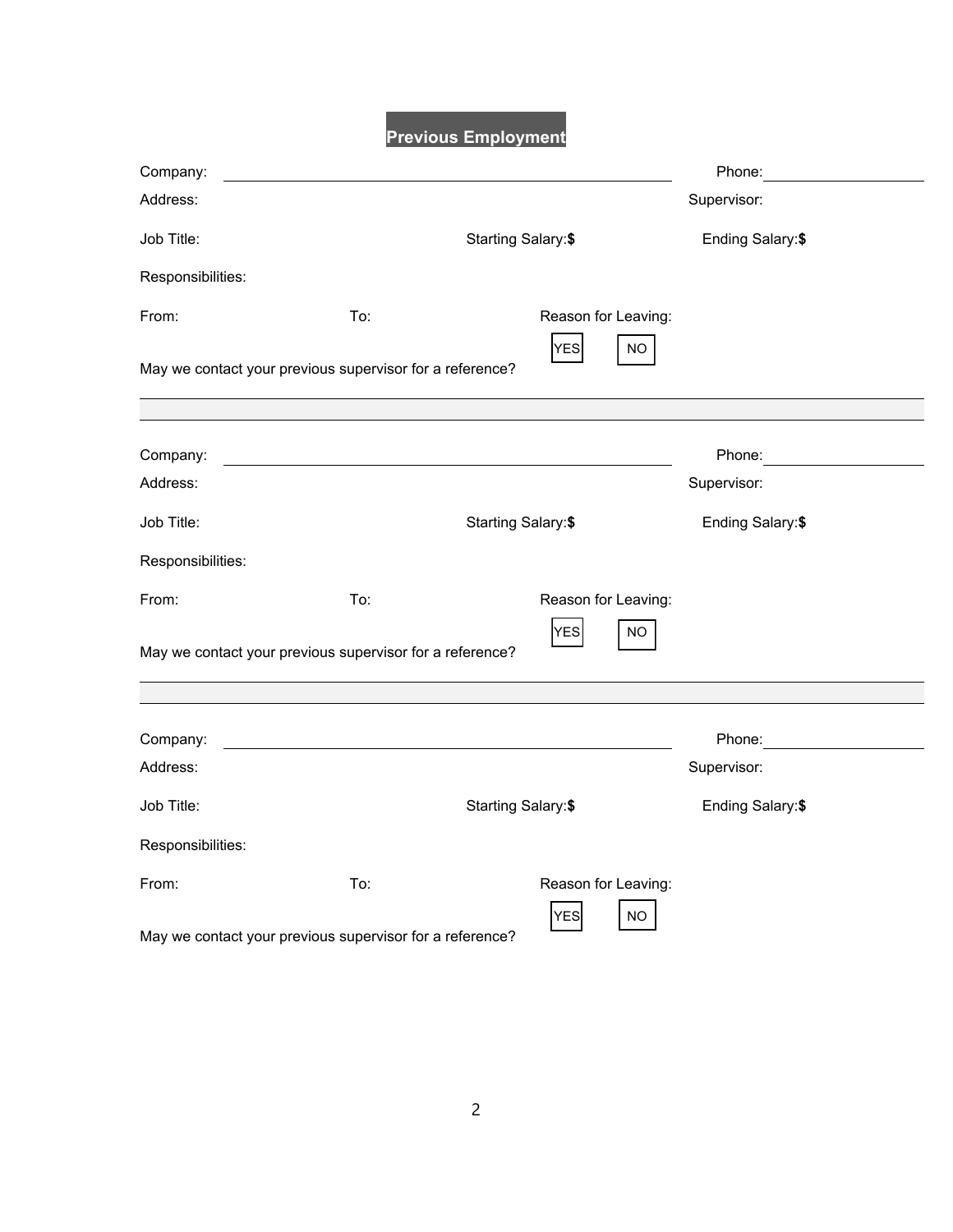**Military Service**

Branch: From: To:

Rank at Discharge: Type of Discharge: Type of Discharge:

If other than honorable, explain:

| <b>Certification</b>     | <b>Certification Number</b> | <b>Expiration/Completion Date</b> |  |
|--------------------------|-----------------------------|-----------------------------------|--|
| <b>EMT/Paramedic</b>     |                             |                                   |  |
| <b>National Registry</b> |                             |                                   |  |
| <b>CPR</b>               |                             |                                   |  |
| <b>PALS</b>              |                             |                                   |  |
| <b>ACLS</b>              |                             |                                   |  |
| <b>EVOC</b>              |                             |                                   |  |
| <b>ICS 100</b>           |                             |                                   |  |
| <b>ICS 200</b>           |                             |                                   |  |
| <b>ICS 700</b>           |                             |                                   |  |
| Other                    |                             |                                   |  |
| Other                    |                             |                                   |  |
| Other                    |                             |                                   |  |

**References**

*Please list three professional references.*

| Full Name:                                                               |            |           | Relationship: |  |
|--------------------------------------------------------------------------|------------|-----------|---------------|--|
| Company:                                                                 |            |           | Phone:        |  |
| Address:                                                                 | <b>YES</b> | <b>NO</b> |               |  |
| May we contact this person for a reference?                              |            |           |               |  |
|                                                                          |            |           |               |  |
| Full Name:<br><u> 1989 - Johann Stein, mars an de Brazilia (b. 1989)</u> |            |           | Relationship: |  |
| Company:                                                                 |            |           | Phone:        |  |
| Address:                                                                 |            |           |               |  |
| May we contact this person for a reference?                              | <b>YES</b> | NO.       |               |  |
|                                                                          |            |           |               |  |
| Full Name:                                                               |            |           | Relationship: |  |
| Company:<br><u> 1989 - John Stoff, amerikansk politiker (d. 1989)</u>    |            |           | Phone:        |  |
| Address:                                                                 |            |           |               |  |